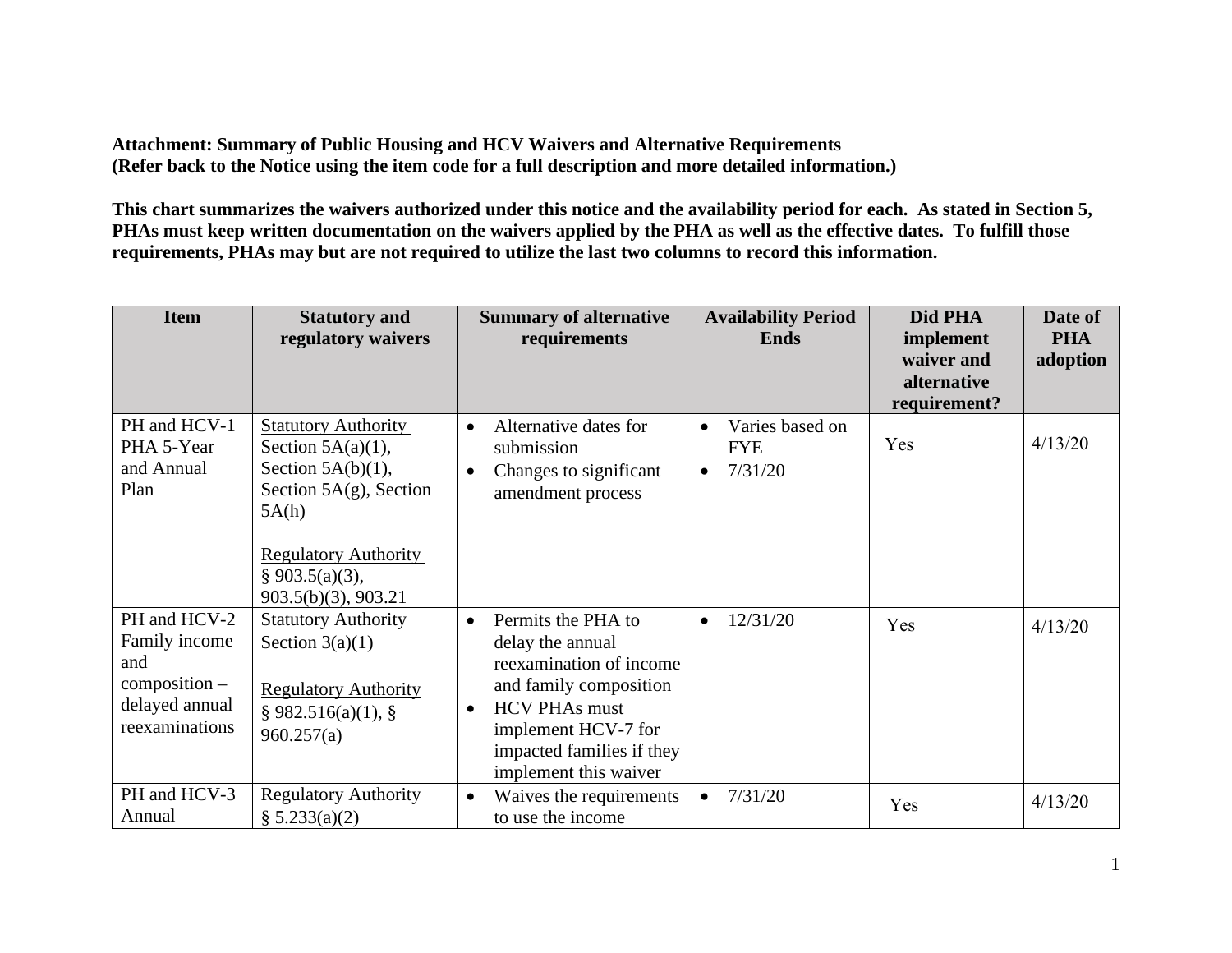| <b>Item</b>                                     | <b>Statutory and</b><br>regulatory waivers                                                                                                                                                          | <b>Summary of alternative</b><br>requirements                                                                                                                                                                                                                                                          | <b>Availability Period</b><br><b>Ends</b> | Did PHA<br>implement                      | Date of<br><b>PHA</b> |
|-------------------------------------------------|-----------------------------------------------------------------------------------------------------------------------------------------------------------------------------------------------------|--------------------------------------------------------------------------------------------------------------------------------------------------------------------------------------------------------------------------------------------------------------------------------------------------------|-------------------------------------------|-------------------------------------------|-----------------------|
|                                                 |                                                                                                                                                                                                     |                                                                                                                                                                                                                                                                                                        |                                           | waiver and<br>alternative<br>requirement? | adoption              |
| reexamination<br>Income<br>Verification         | <b>Sub-regulatory Guidance</b><br>PIH Notice 2018-18                                                                                                                                                | hierarchy, including the<br>use of EIV, and will<br>allow PHAs to consider<br>self-certification as the<br>highest form of income<br>verification<br>PHAs that implement<br>$\bullet$<br>this waiver will be<br>responsible for<br>addressing material<br>income discrepancies<br>that may arise later |                                           |                                           |                       |
| PH and HCV-4<br>Interim<br>reexaminations       | <b>Statutory Authority</b><br>Section $3(a)(1)$<br><b>Regulatory Authority</b><br>§ 5.233(a)(2),<br>$982.516(c)(2)$ ,<br>960.257(b) and (d)<br><b>Sub-regulatory Guidance</b><br>PIH Notice 2018-18 | Waives the requirement<br>$\bullet$<br>to use the income<br>verification<br>requirements, including<br>the use of EIV, for<br>interim reexaminations                                                                                                                                                   | 7/31/20<br>$\bullet$                      | Yes                                       | 4/13/20               |
| PH and HCV-5<br><b>EIV</b> System<br>Monitoring | <b>Regulatory Authority</b><br>§ 5.233<br><b>Sub-regulatory Guidance</b>                                                                                                                            | Waives the mandatory<br>$\bullet$<br>EIV monitoring<br>requirements.                                                                                                                                                                                                                                   | 7/31/20                                   | Yes                                       | 4/13/20               |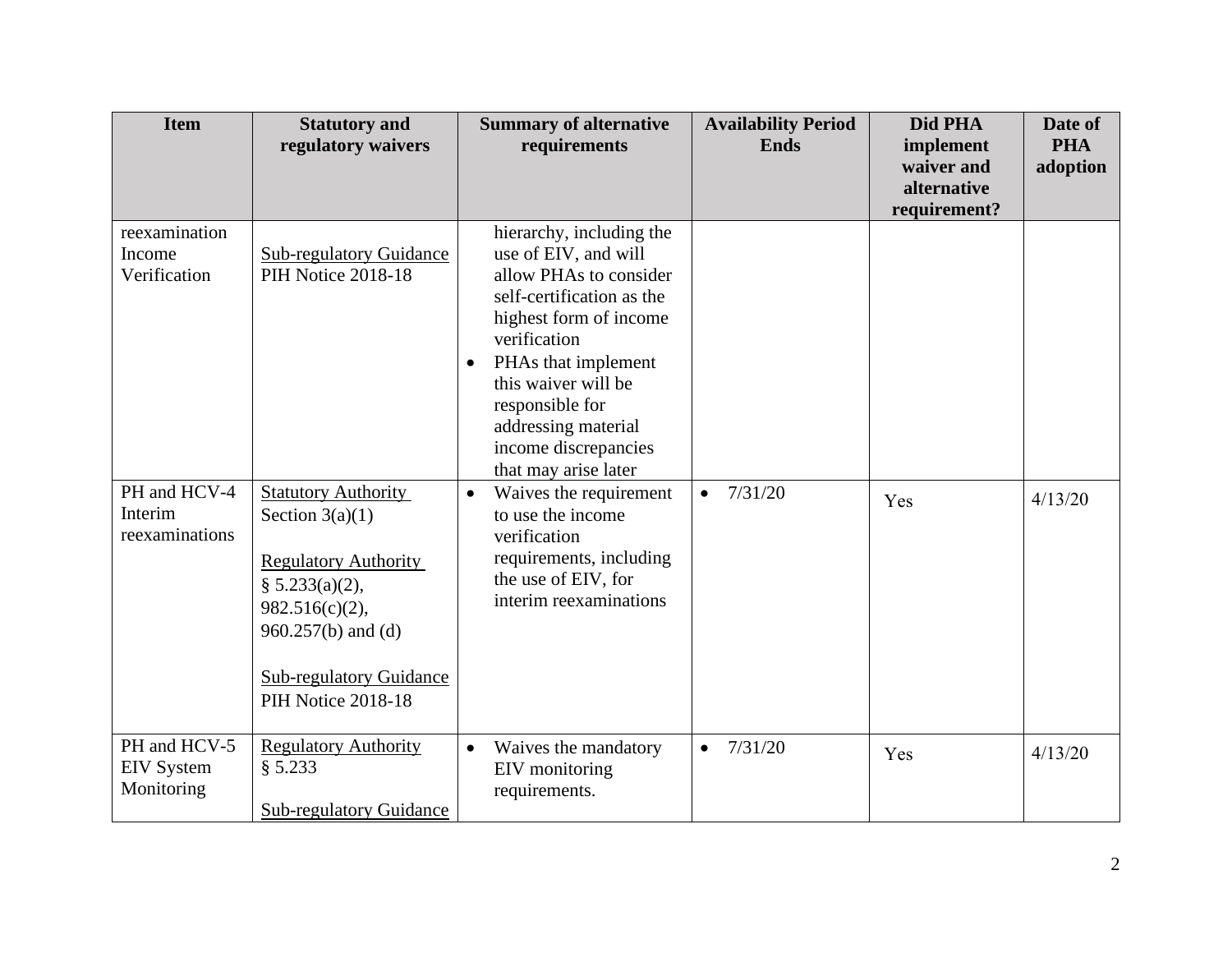| <b>Item</b>                                             | <b>Statutory and</b><br>regulatory waivers                                                                                                               | <b>Summary of alternative</b><br>requirements                                                                                                                                                  | <b>Availability Period</b><br><b>Ends</b> | Did PHA<br>implement                      | Date of<br><b>PHA</b> |
|---------------------------------------------------------|----------------------------------------------------------------------------------------------------------------------------------------------------------|------------------------------------------------------------------------------------------------------------------------------------------------------------------------------------------------|-------------------------------------------|-------------------------------------------|-----------------------|
|                                                         |                                                                                                                                                          |                                                                                                                                                                                                |                                           | waiver and<br>alternative<br>requirement? | adoption              |
|                                                         | PIH Notice 2018-18                                                                                                                                       |                                                                                                                                                                                                |                                           |                                           |                       |
| PH and HCV-6<br>FSS Contract of<br>Participation        | <b>Regulatory Authority</b><br>§ 984.303(d)                                                                                                              | Provides for extensions<br>$\bullet$<br>to FSS contract of<br>participation                                                                                                                    | 12/31/20<br>$\bullet$                     | No                                        |                       |
| PH and HCV-7<br><b>Waiting List</b>                     | <b>Regulatory Authority</b><br>§ 982.206(a)(2)<br>PIH Notice 2012-34                                                                                     | Waives public notice<br>$\bullet$<br>requirements for opening<br>and closing waiting list<br>Requires alternative<br>$\bullet$<br>process                                                      | 7/31/20<br>$\bullet$                      | N <sub>o</sub>                            |                       |
| $HQS-1$<br>Initial<br>inspection                        | <b>Statutory Authority</b><br>Section $8(0)(8)(A)(i)$ ,<br>Section $8(o)(8)(C)$<br><b>Regulatory Authority</b><br>$§$ 982.305(a),<br>982.305(b), 982.405 | Changes initial<br>$\bullet$<br>inspection requirements,<br>allowing for owner<br>certification that there<br>are no life-threatening<br>deficiencies<br>Where self-certification<br>$\bullet$ | 7/31/20<br>10/31/20<br>$\bullet$          | Yes                                       | 4/13/20               |
|                                                         |                                                                                                                                                          | was used, PHA must<br>inspect the unit no later<br>than October 31, 2020.                                                                                                                      |                                           |                                           |                       |
| HQS-2: PBV<br>Pre-HAP<br>Contract                       | <b>Statutory Authority:</b><br>Section $8(o)(8)(A)$                                                                                                      | Changes inspection<br>$\bullet$<br>requirements, allowing<br>for owner certification                                                                                                           | 7/31/20<br>$\bullet$                      | Yes                                       | 4/13/20               |
| Inspections,<br>PHA acceptance<br>of completed<br>units | <b>Regulatory Authority:</b><br>§§ 983.301(b),<br>983.156(a)(1)                                                                                          | that there are no life-<br>threatening deficiencies<br>Where self-certification<br>$\bullet$<br>was used, PHA must<br>inspect the unit no later                                                | 10/31/20<br>$\bullet$                     |                                           |                       |
|                                                         |                                                                                                                                                          | than October 31, 2020.                                                                                                                                                                         |                                           |                                           |                       |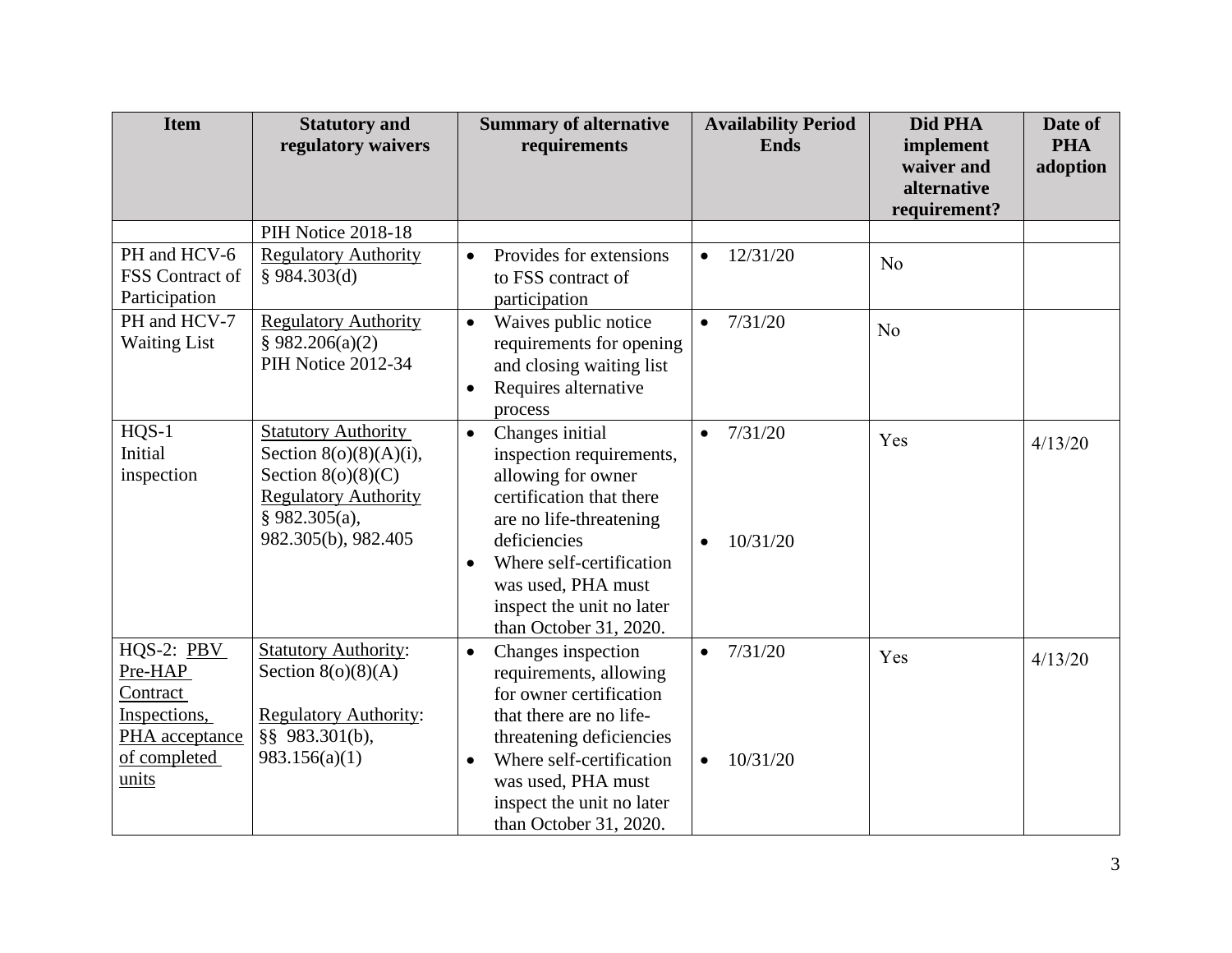| <b>Item</b>                                                          | <b>Statutory and</b><br>regulatory waivers                                                                                                                       | <b>Summary of alternative</b><br>requirements                                                                                                                                                                                                                                                                                              | <b>Availability Period</b><br><b>Ends</b> | Did PHA<br>implement<br>waiver and<br>alternative<br>requirement? | Date of<br><b>PHA</b><br>adoption |
|----------------------------------------------------------------------|------------------------------------------------------------------------------------------------------------------------------------------------------------------|--------------------------------------------------------------------------------------------------------------------------------------------------------------------------------------------------------------------------------------------------------------------------------------------------------------------------------------------|-------------------------------------------|-------------------------------------------------------------------|-----------------------------------|
| $HQS-3$<br>Non-Life<br>Threatening<br>HQS - Initial<br>Unit Approval | <b>Statutory Authority</b><br>Section $8(o)(8)(A)(ii)$<br><b>Regulatory Authority</b><br><b>HOTMA HCV Federal</b><br><b>Register Notice January</b><br>18, 2017  | Allows for extension of<br>$\bullet$<br>up to 30 days for owner<br>repairs of non-life<br>threatening conditions                                                                                                                                                                                                                           | 7/31/20                                   | Yes                                                               | 4/13/20                           |
| $HQS-4$<br>Initial HQS -<br>Alternative<br>Inspections               | <b>Statutory Authority</b><br>Section $8(0)(8)(A)(iii)$<br><b>Regulatory Authority</b><br><b>HOTMA HCV Federal</b><br><b>Register Notice January</b><br>18, 2017 | <b>Under Initial HQS</b><br>$\bullet$<br>Alternative Inspection<br>Option - allows for<br>commencement of<br>assistance payments<br>based on owner<br>certification there are no<br>life-threatening<br>deficiencies<br>Where self-certification<br>$\bullet$<br>was used, PHA must<br>inspect the unit no later<br>than October 31, 2020. | 7/31/20<br>10/31/20                       | Yes                                                               | 4/13/20                           |
| $HQS-5$<br>Biennial<br>Inspections                                   | <b>Statutory Authority</b><br>Section $8(o)(D)$<br><b>Regulatory Authority</b><br>§§ 982.405(a),<br>983.103(d)                                                   | Allows for delay in<br>$\bullet$<br>biennial inspections<br>All delayed biennial<br>$\bullet$<br>inspections must be<br>completed as soon as<br>reasonably possible but                                                                                                                                                                    | 10/31/20<br>$\bullet$                     | Yes                                                               | 4/13/20                           |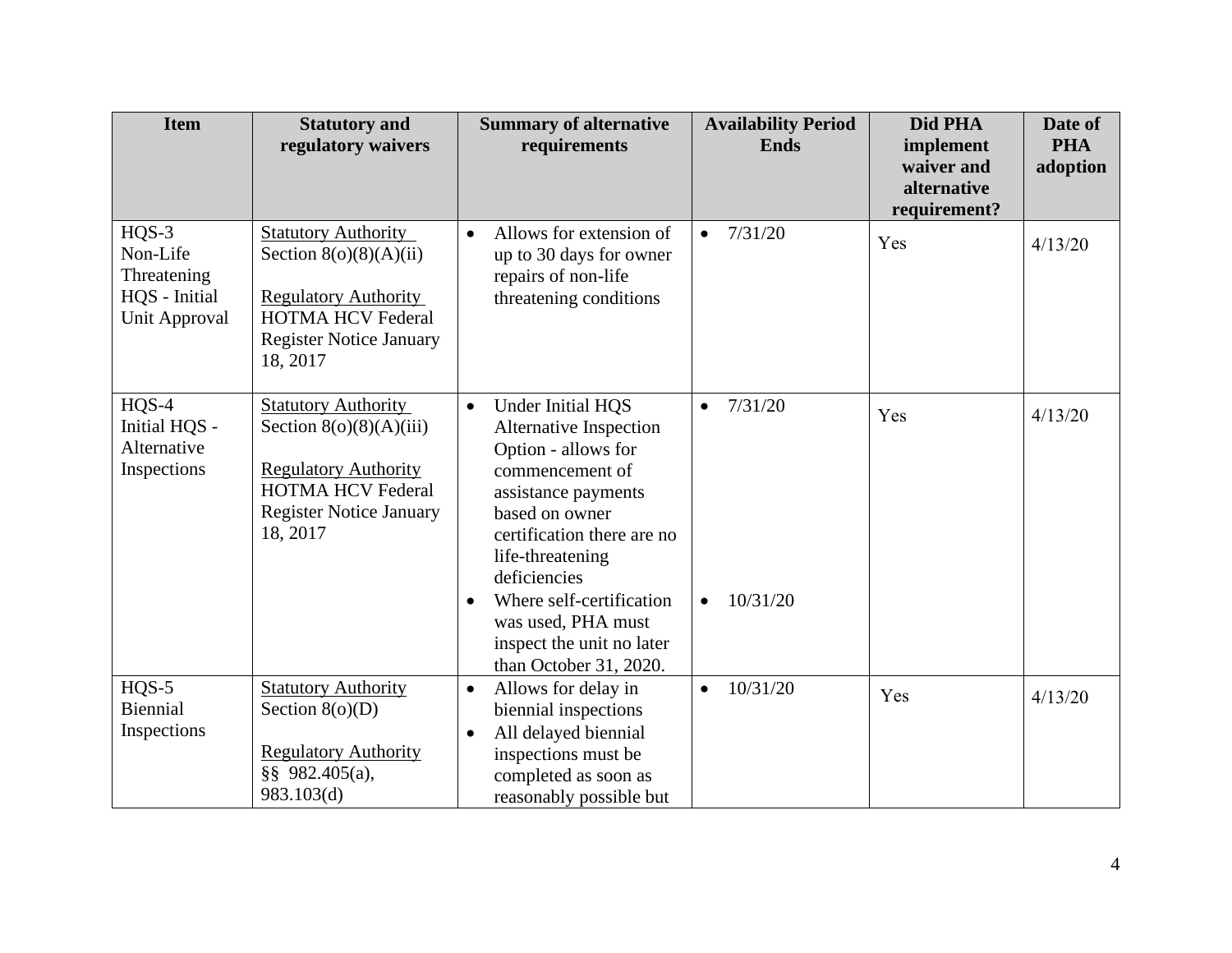| <b>Item</b>                                                                                | <b>Statutory and</b><br>regulatory waivers                                                                          | <b>Summary of alternative</b><br>requirements                                                                                                                                                                                        | <b>Availability Period</b><br><b>Ends</b>     | Did PHA<br>implement<br>waiver and | Date of<br><b>PHA</b><br>adoption |
|--------------------------------------------------------------------------------------------|---------------------------------------------------------------------------------------------------------------------|--------------------------------------------------------------------------------------------------------------------------------------------------------------------------------------------------------------------------------------|-----------------------------------------------|------------------------------------|-----------------------------------|
|                                                                                            |                                                                                                                     |                                                                                                                                                                                                                                      |                                               | alternative<br>requirement?        |                                   |
|                                                                                            |                                                                                                                     | by no later than October<br>31, 2020.                                                                                                                                                                                                |                                               |                                    |                                   |
| HQS-6<br>Interim<br>Inspections                                                            | <b>Statutory Authority</b><br>Section $8(o)(8)(F)$<br><b>Regulatory Authority</b><br>§§ 982.405(g), §<br>983.103(e) | Waives the requirement<br>$\bullet$<br>for the PHA to conduct<br>interim inspection and<br>requires alternative<br>method<br>Allows for repairs to be<br>$\bullet$<br>verified by alternative<br>methods                             | 7/31/20<br>$\bullet$                          | Yes                                | 4/13/20                           |
| $HOS-7$<br><b>PBV</b> Turnover<br>Inspections                                              | <b>Regulatory Authority</b><br>§ 983.103(c)                                                                         | <b>Allows for PBV</b><br>$\bullet$<br>turnover units to be<br>filled based on owner<br>certification there are no<br>life-threatening<br>deficiencies<br>Allows for delayed full<br>$\bullet$<br>HQS inspection                      | 7/31/20<br>$\bullet$<br>10/31/20<br>$\bullet$ | Yes                                | 4/13/20                           |
| HQS-8: PBV<br>HAP Contract -<br><b>HQS</b><br>Inspections to<br>Add or<br>Substitute Units | <b>Statutory Authority</b><br>Section $8(o)(8)(A)$<br><b>Regulatory Authority</b><br>§§ 983.207(a),<br>983.207(b)   | Allows for PBV units to<br>$\bullet$<br>be added or substituted<br>in the HAP contract<br>based on owner<br>certification there are no<br>life-threatening<br>deficiencies<br>Allows for delayed full<br>$\bullet$<br>HQS inspection | 7/31/20<br>$\bullet$<br>10/31/20<br>$\bullet$ | N/A                                |                                   |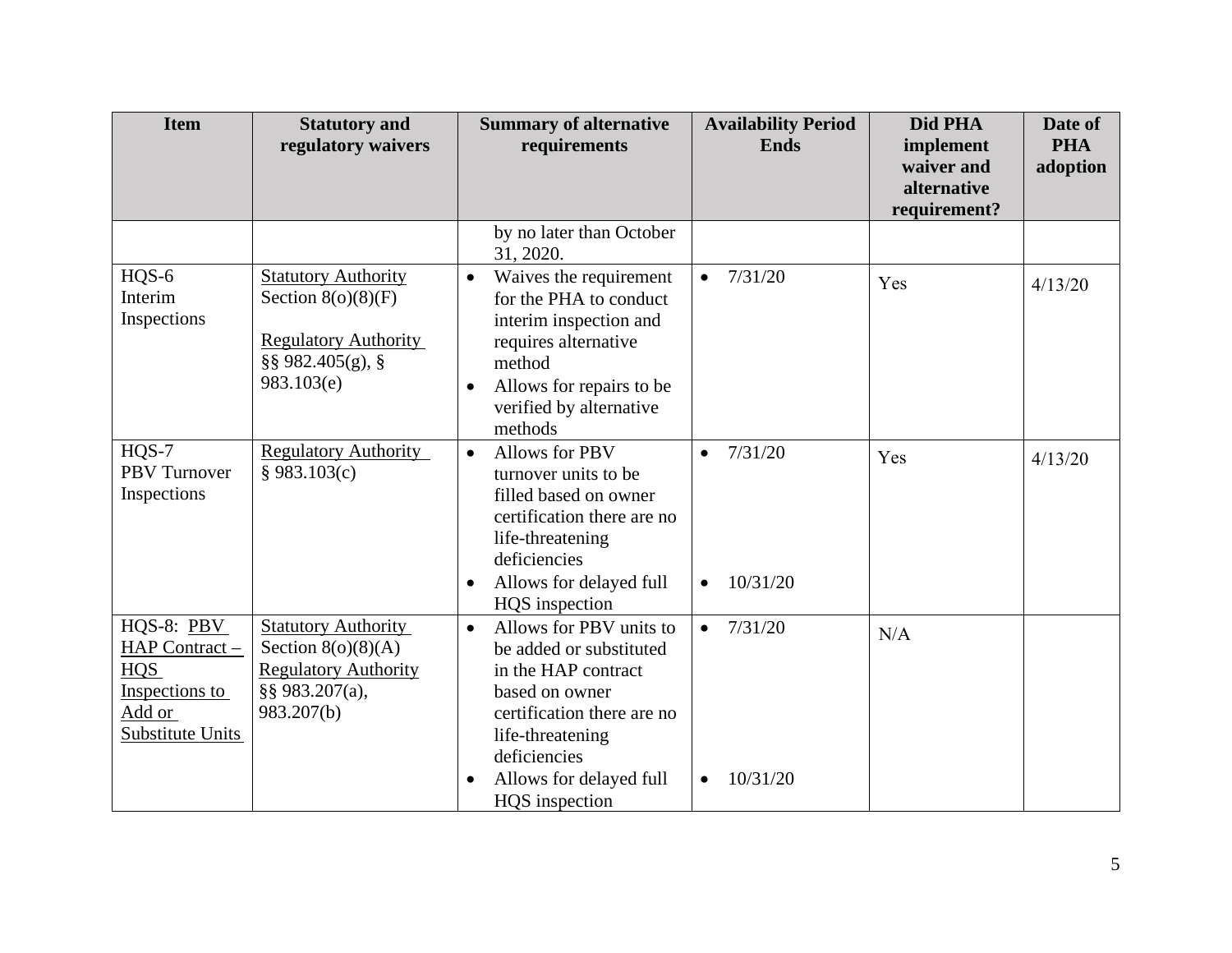| <b>Item</b>                             | <b>Statutory and</b><br>regulatory waivers                                                                                     | <b>Summary of alternative</b><br>requirements                                                                                                                                                                                                       | <b>Availability Period</b><br><b>Ends</b>                                                     | Did PHA<br>implement<br>waiver and<br>alternative<br>requirement? | Date of<br><b>PHA</b><br>adoption |
|-----------------------------------------|--------------------------------------------------------------------------------------------------------------------------------|-----------------------------------------------------------------------------------------------------------------------------------------------------------------------------------------------------------------------------------------------------|-----------------------------------------------------------------------------------------------|-------------------------------------------------------------------|-----------------------------------|
| $HQS-9$<br><b>HQS QC</b><br>Inspections | <b>Regulatory Authority</b><br>§ 982.405(b)                                                                                    | Provides for a<br>$\bullet$<br>suspension of the<br>requirement for QC<br>sampling inspections                                                                                                                                                      | 10/31/20<br>$\bullet$                                                                         | Yes                                                               | 4/13/20                           |
| $HQS-10$<br>HQS Space and<br>Security   | <b>Regulatory Authority</b><br>\$982.401(d)                                                                                    | Waives the requirement<br>$\bullet$<br>that each dwelling unit<br>have at least 1 bedroom<br>or living/sleeping room<br>for each 2 persons.                                                                                                         | Remains in effect<br>one year from lease<br>term or date of<br>notice, whichever is<br>longer | No                                                                |                                   |
| $HQS-11$<br>Homeownership<br><b>HQS</b> | <b>Statutory Authority</b><br>Section $8(0)(8)(A)(i)$ ,<br>Section $8(y)(3)(B)$<br><b>Regulatory Authority</b><br>§ 982.631(a) | Waives the requirement<br>$\bullet$<br>to perform an initial<br>HQS inspection in order<br>to begin making<br>homeownership<br>assistance payments<br>Requires family to<br>$\bullet$<br>obtain independent<br>professional inspection<br>$\bullet$ | $\bullet$ 7/31/20                                                                             | N/A                                                               |                                   |
| $HCV-1$<br>Administrative<br>Plan       | <b>Regulatory Authority</b><br>§ 982.54(a)                                                                                     | Waives the requirement<br>$\bullet$<br>to adopt revisions to the<br>admin plan                                                                                                                                                                      | 7/31/20<br>$\bullet$                                                                          | Yes                                                               | 4/13/20                           |
| $HCV-2$<br>PHA Oral<br><b>Briefing</b>  | <b>Regulatory Authority</b><br>§ 982.301(a)(3)<br>§ 983.252(a)                                                                 | Waives the requirement<br>$\bullet$<br>for an oral briefing<br>Provides for alternative<br>$\bullet$<br>methods to conduct<br>required voucher<br>briefing                                                                                          | 7/31/20<br>$\bullet$                                                                          | Yes                                                               | 4/13/20                           |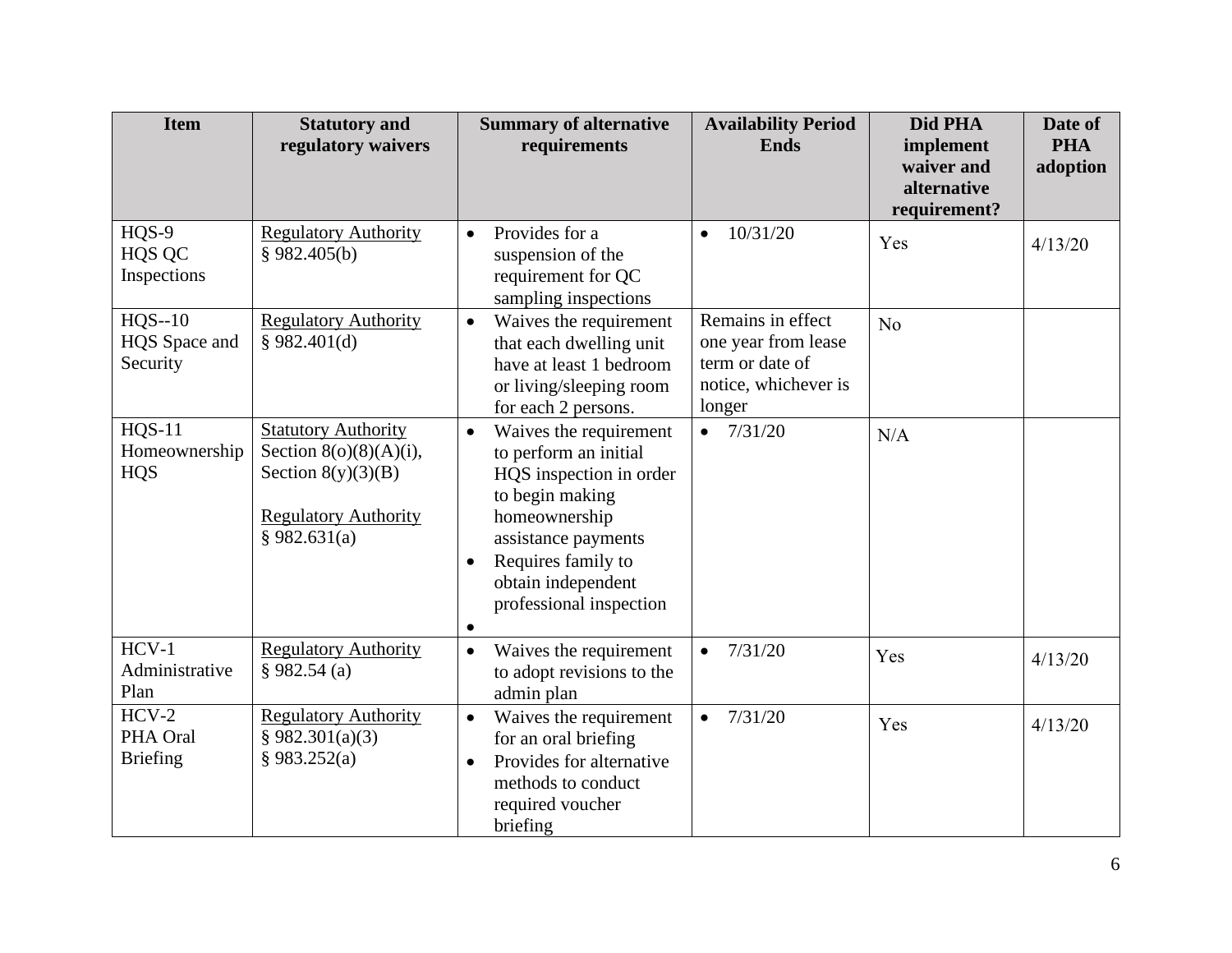| <b>Item</b>                                                   | <b>Statutory and</b><br>regulatory waivers     | <b>Summary of alternative</b><br>requirements                                                                                                                                                                             | <b>Availability Period</b><br><b>Ends</b> | Did PHA<br>implement<br>waiver and<br>alternative<br>requirement? | Date of<br><b>PHA</b><br>adoption |
|---------------------------------------------------------------|------------------------------------------------|---------------------------------------------------------------------------------------------------------------------------------------------------------------------------------------------------------------------------|-------------------------------------------|-------------------------------------------------------------------|-----------------------------------|
| $HCV-3$<br>Term of<br>Voucher -<br>Extensions of<br>Term      | <b>Regulatory Authority</b><br>\$982.303(b)(1) | Allows PHAs to provide<br>$\bullet$<br>voucher extensions<br>regardless of current<br>PHA policy<br>$\bullet$                                                                                                             | 7/31/20<br>$\bullet$                      | Yes                                                               | 4/13/20                           |
| $HCV-4$<br>PHA Approval<br>of Assisted<br>Tenancy             | <b>Regulatory Authority</b><br>§ 982.305(c)    | Provides for HAP<br>$\bullet$<br>payments for contracts<br>not executed within 60<br>days<br>PHA must not pay HAP<br>$\bullet$<br>to owner until HAP<br>contract is executed                                              | 7/31/20<br>$\bullet$                      | Yes                                                               | 4/13/20                           |
| $HCV-5$<br>Absence from<br>unit                               | <b>Regulatory Authority</b><br>§982.312        | Allows for PHA<br>$\bullet$<br>discretion on absences<br>from units longer than<br>180 days<br>PHAs must not make<br>$\bullet$<br>HAP payments beyond<br>$12/31/20$ for units vacant<br>more than 180<br>consecutive days | 12/31/20                                  | N <sub>o</sub>                                                    |                                   |
| $HCV-6$<br>Automatic<br>Termination of<br>the HAP<br>Contract | <b>Regulatory Authority</b><br>§982.455        | Allows PHA to extend<br>$\bullet$<br>the period of time after<br>the last HAP payment is<br>made before the HAP<br>contract terminates<br>automatically.                                                                  | 12/31/20<br>$\bullet$                     | Yes                                                               | 4/13/20                           |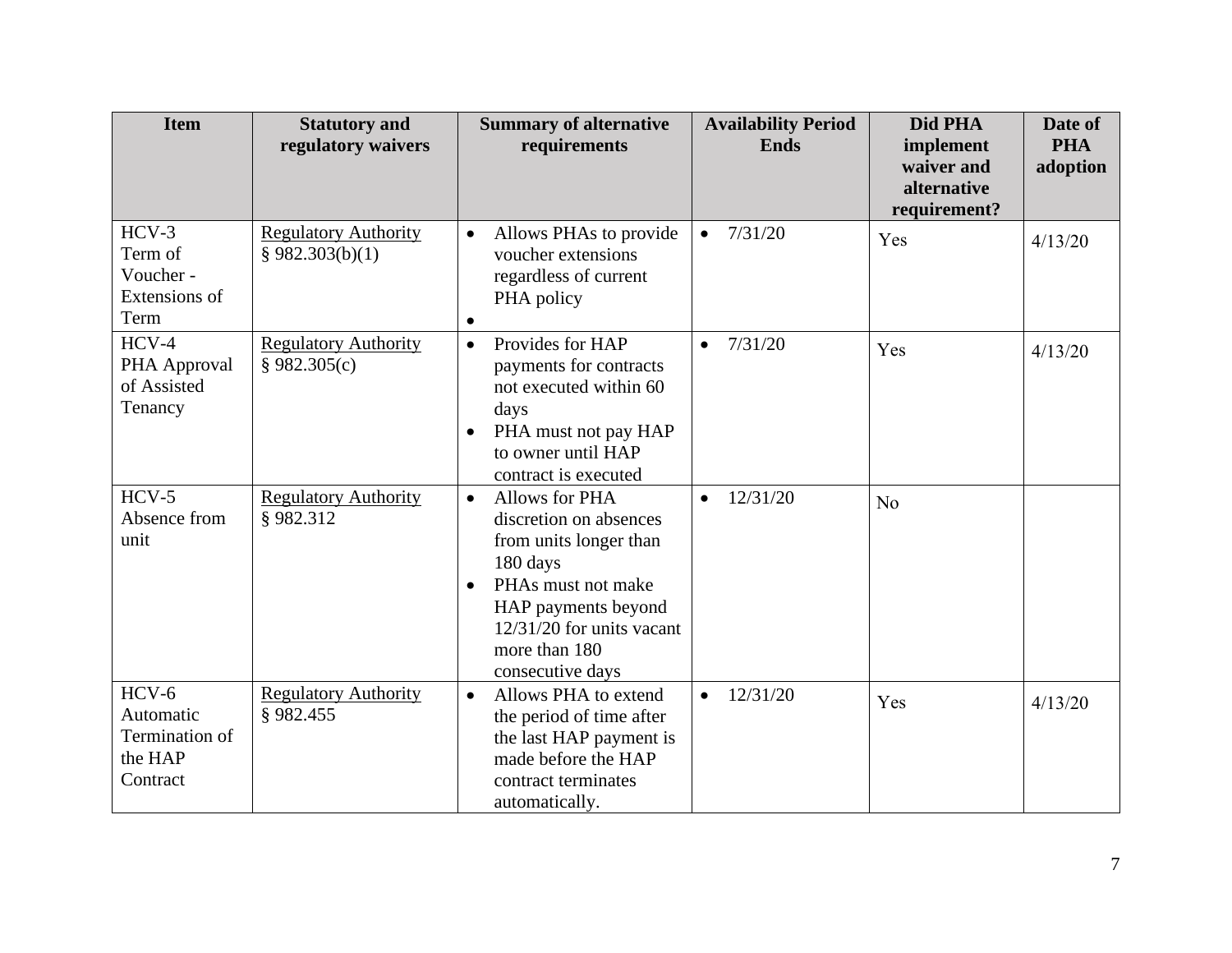| <b>Item</b>                                            | <b>Statutory and</b><br>regulatory waivers                                                                 | <b>Summary of alternative</b><br>requirements                                                                                                                                                                                             | <b>Availability Period</b><br><b>Ends</b> | Did PHA<br>implement<br>waiver and | Date of<br><b>PHA</b><br>adoption |
|--------------------------------------------------------|------------------------------------------------------------------------------------------------------------|-------------------------------------------------------------------------------------------------------------------------------------------------------------------------------------------------------------------------------------------|-------------------------------------------|------------------------------------|-----------------------------------|
|                                                        |                                                                                                            |                                                                                                                                                                                                                                           |                                           | alternative<br>requirement?        |                                   |
| $HCV-7$<br>Increase in<br>Payment<br>Standard          | <b>Regulatory Authority</b><br>§ 982.505(c)(4)                                                             | Provides PHAs with the<br>$\bullet$<br>option to increase the<br>payment standard for the<br>family at any time after<br>the effective date of the<br>increase, rather than<br>waiting for the next<br>regular reexamination to<br>do so. | 12/31/20<br>$\bullet$                     | Yes                                | 4/13/20                           |
| $HCV-8$<br><b>Utility</b><br>Allowance<br>Schedule     | <b>Regulatory Authority</b><br>§982.517                                                                    | Provides for delay in<br>$\bullet$<br>updating utility<br>allowance schedule                                                                                                                                                              | 12/31/20<br>$\bullet$                     | No                                 |                                   |
| $HCV-9$<br>Homeownership<br>Counseling                 | <b>Statutory Authority</b><br>Section $8(y)(1)(D)$<br><b>Regulatory Authority</b><br>\$982.630, 982.636(d) | Waives the requirement<br>$\bullet$<br>for the family to obtain<br>pre-assistance<br>counseling                                                                                                                                           | 7/31/20<br>$\bullet$                      | N/A                                |                                   |
| $HCV-10$<br><b>FUP</b>                                 | <b>Statutory Authority</b><br>Section $8(x)(2)$                                                            | Allows PHAs to increase<br>$\bullet$<br>age to 26 for foster<br>youth initial lease up                                                                                                                                                    | 12/31/20<br>$\bullet$                     | Yes                                | 4/13/20                           |
| $PH-1$<br>Fiscal closeout<br>of Capital Grant<br>Funds | <b>Regulatory Authority</b><br>§ $905.322(b)$                                                              | <b>Extension of deadlines</b><br>$\bullet$<br>for ADCC and AMCC                                                                                                                                                                           | Varies by PHA                             | N/A                                |                                   |
| $PH-2$<br>Total                                        | <b>Regulatory Authority</b><br>§ 905.314(c)                                                                | Waives the TDC and<br>$\bullet$<br><b>HCC</b> limits permitting                                                                                                                                                                           | Applies to<br>development                 | N/A                                |                                   |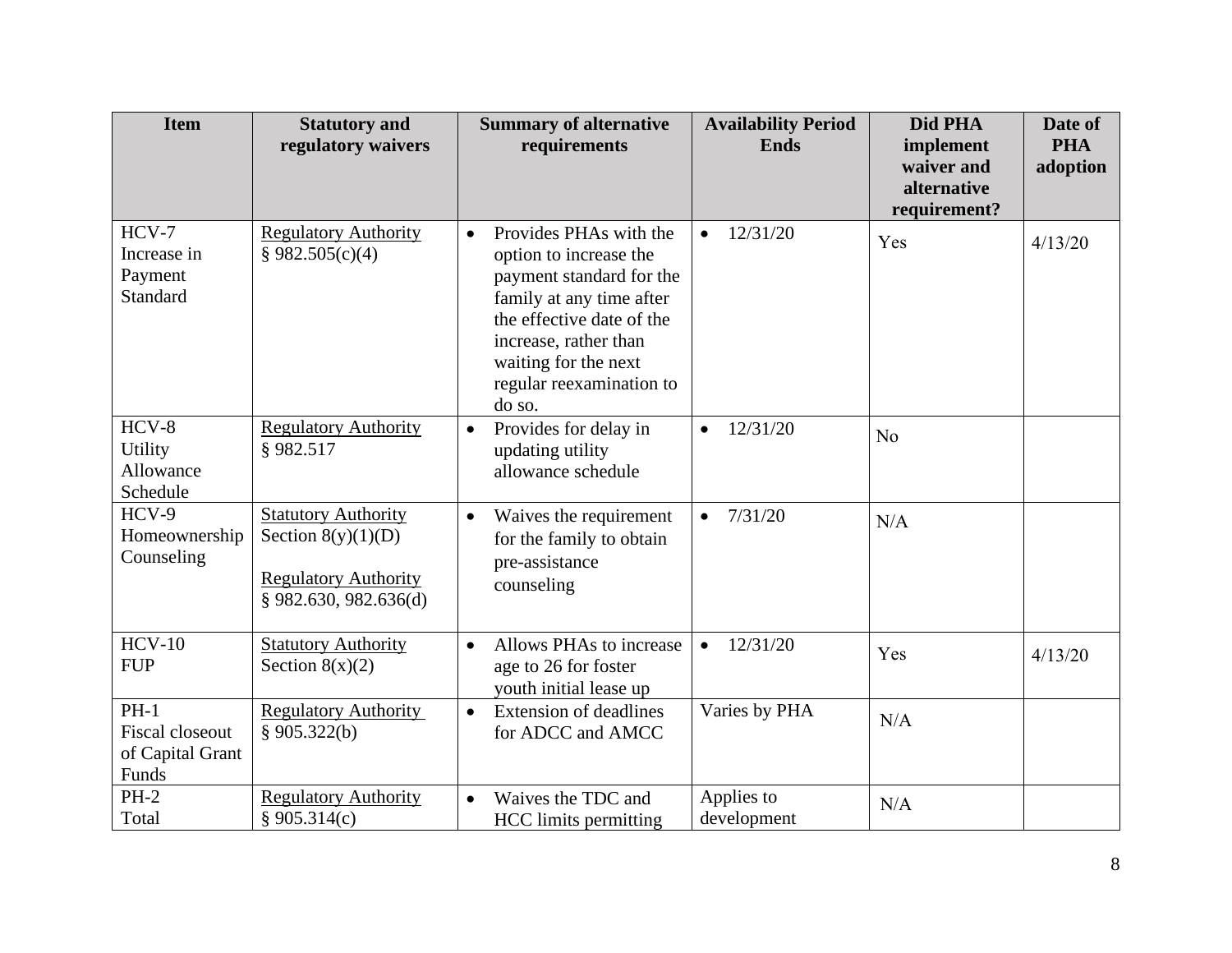| <b>Item</b>                       | <b>Statutory and</b><br>regulatory waivers                                                                                                                     | <b>Summary of alternative</b><br>requirements                                                                                      | <b>Availability Period</b><br><b>Ends</b>                        | Did PHA<br>implement                      | Date of<br><b>PHA</b> |
|-----------------------------------|----------------------------------------------------------------------------------------------------------------------------------------------------------------|------------------------------------------------------------------------------------------------------------------------------------|------------------------------------------------------------------|-------------------------------------------|-----------------------|
|                                   |                                                                                                                                                                |                                                                                                                                    |                                                                  | waiver and<br>alternative<br>requirement? | adoption              |
| Development<br>Costs              |                                                                                                                                                                | approval of amounts in<br>excess of published TDC<br>by $25\%$ to $50\%$ on a case<br>by case basis                                | proposals submitted<br>to HUD no later than<br>December 31, 2021 |                                           |                       |
| $PH-3$<br><b>Cost limitations</b> | <b>Regulatory Authority</b><br>\$905.314(i)                                                                                                                    | Allows for the use of<br>$\bullet$<br>force account labor for<br>modernization activities<br>in certain circumstances<br>$\bullet$ | 12/31/20<br>$\bullet$                                            | N/A                                       |                       |
| $PH-4$<br><b>ACOP</b>             | <b>Regulatory Authority</b><br>§ 960.202(c)(1)                                                                                                                 | Changes to approval<br>$\bullet$<br>process for ACOP                                                                               | 7/31/20<br>$\bullet$                                             | N/A                                       |                       |
| $PH-5$<br><b>CSSR</b>             | <b>Statutory Authority</b><br>Section $12(c)$<br><b>Regulatory Authority</b><br>§ 960.603(a) and<br>960.603(b)                                                 | Temporarily suspends<br>$\bullet$<br><b>CSSR</b>                                                                                   | 3/31/21<br>$\bullet$                                             | N/A                                       |                       |
| $PH-6$<br><b>Energy Audits</b>    | <b>Regulatory Authority</b><br>§965.302                                                                                                                        | Allows for delay in due<br>$\bullet$<br>dates of energy audits                                                                     | One year beyond<br>2020 audit deadline                           | N/A                                       |                       |
| $PH-7$<br>Over-income<br>families | <b>Housing Opportunity</b><br><b>Through Modernization</b><br>Act of 2016: Final<br>Implementation of the<br><b>Public Housing Income</b><br>Limit 83 FR 35490 | Changes to timeframes<br>$\bullet$<br>for determination of<br>over-income                                                          | 12/31/20<br>$\bullet$                                            | N/A                                       |                       |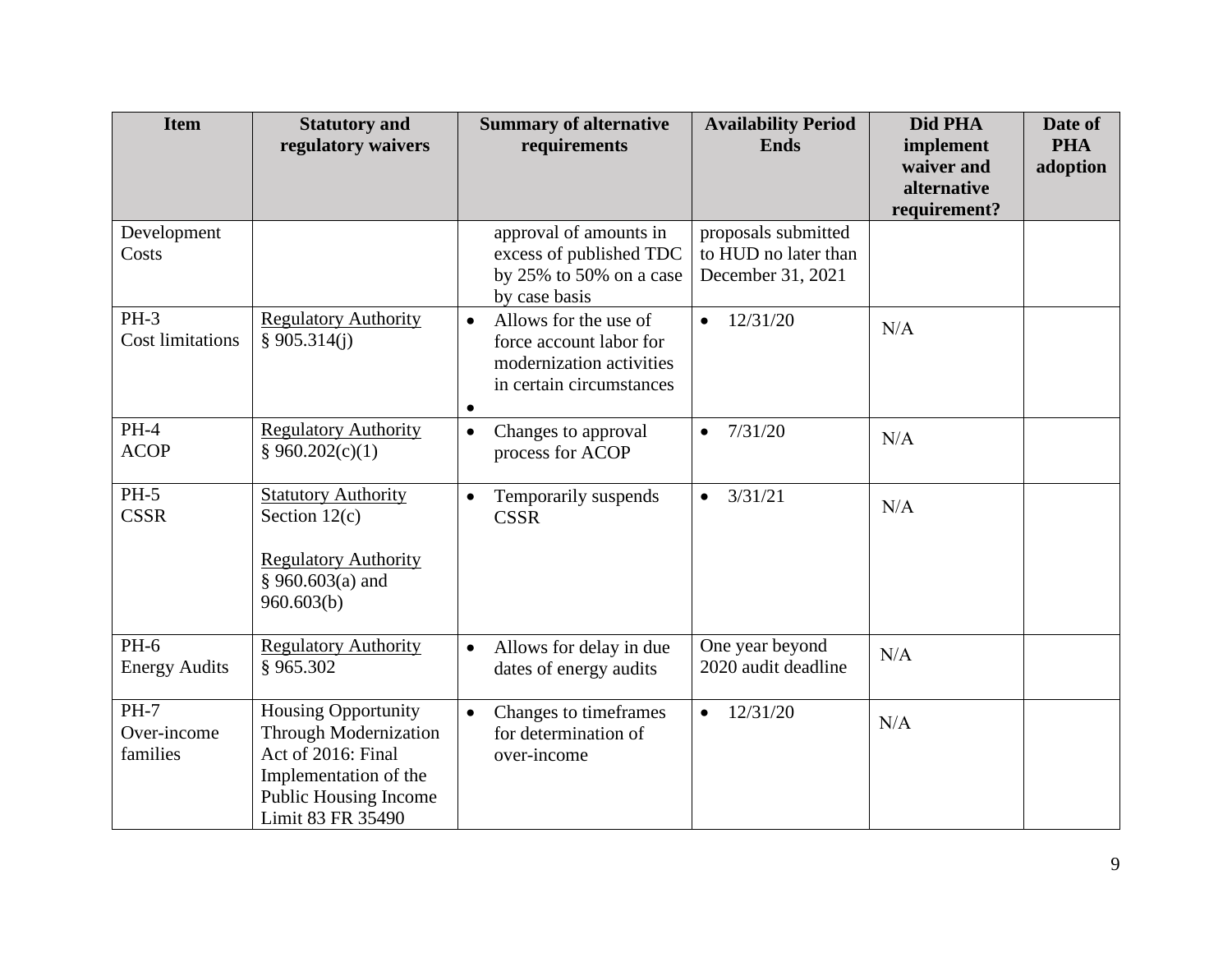| <b>Item</b>                                | <b>Statutory and</b><br>regulatory waivers                  | <b>Summary of alternative</b><br>requirements                                                                                                      | <b>Availability Period</b><br><b>Ends</b>                                                           | Did PHA<br>implement<br>waiver and<br>alternative<br>requirement? | Date of<br><b>PHA</b><br>adoption |
|--------------------------------------------|-------------------------------------------------------------|----------------------------------------------------------------------------------------------------------------------------------------------------|-----------------------------------------------------------------------------------------------------|-------------------------------------------------------------------|-----------------------------------|
|                                            | Notice: Notice PIH<br>2019-11                               |                                                                                                                                                    |                                                                                                     |                                                                   |                                   |
| $PH-8$<br>Resident<br>Council<br>Elections | <b>Regulatory Authority</b><br>§ 964.130(a)(1)              | Provides for delay in<br>$\bullet$<br>resident council<br>elections                                                                                | 7/31/20<br>$\bullet$                                                                                | N/A                                                               |                                   |
| <b>PH-9</b><br>Utility<br>Allowance        | <b>Regulatory Authority</b><br>§965.507                     | Provides for delay in<br>$\bullet$<br>updating utility<br>allowance schedule                                                                       | 12/31/20<br>$\bullet$                                                                               | N/A                                                               |                                   |
| PH-10<br>Tenant<br>notifications           | <b>Regulatory Authority</b><br>§966.5                       | Advance notice not<br>$\bullet$<br>required except for<br>policies related to tenant<br>charges                                                    | 7/31/20<br>$\bullet$                                                                                | N/A                                                               |                                   |
| 11a<br><b>PHAS</b>                         | <b>Regulatory Authority</b><br>24 CFR Part 902              | Allows for alternatives<br>$\bullet$<br>related to inspections<br>PHA to retain prior year<br>$\bullet$<br>PHAS score unless<br>requests otherwise | HUD will resume<br>issuing new PHAS<br>scores starting with<br>PHAs with FYE<br>dates of 3/31/21    | N/A                                                               |                                   |
| 11 <sub>b</sub><br><b>SEMAP</b>            | <b>Regulatory Authority</b><br>24 CFR Part 985              | PHA to retain prior year<br>$\bullet$<br><b>SEMAP</b> score unless<br>requests otherwise                                                           | HUD will resume<br>issuing new SEMAP<br>scores starting with<br>PHAs with FYE<br>dates of $3/31/21$ | N/A                                                               |                                   |
| 11c<br>Financial<br>reporting              | <b>Regulatory Authority</b><br>$\S$ § 5.801(c), 5.801(d)(1) | Allows for extensions of<br>$\bullet$<br>financial reporting<br>deadlines                                                                          | Varies by PHA FYE                                                                                   | Yes                                                               | 4/13/20                           |